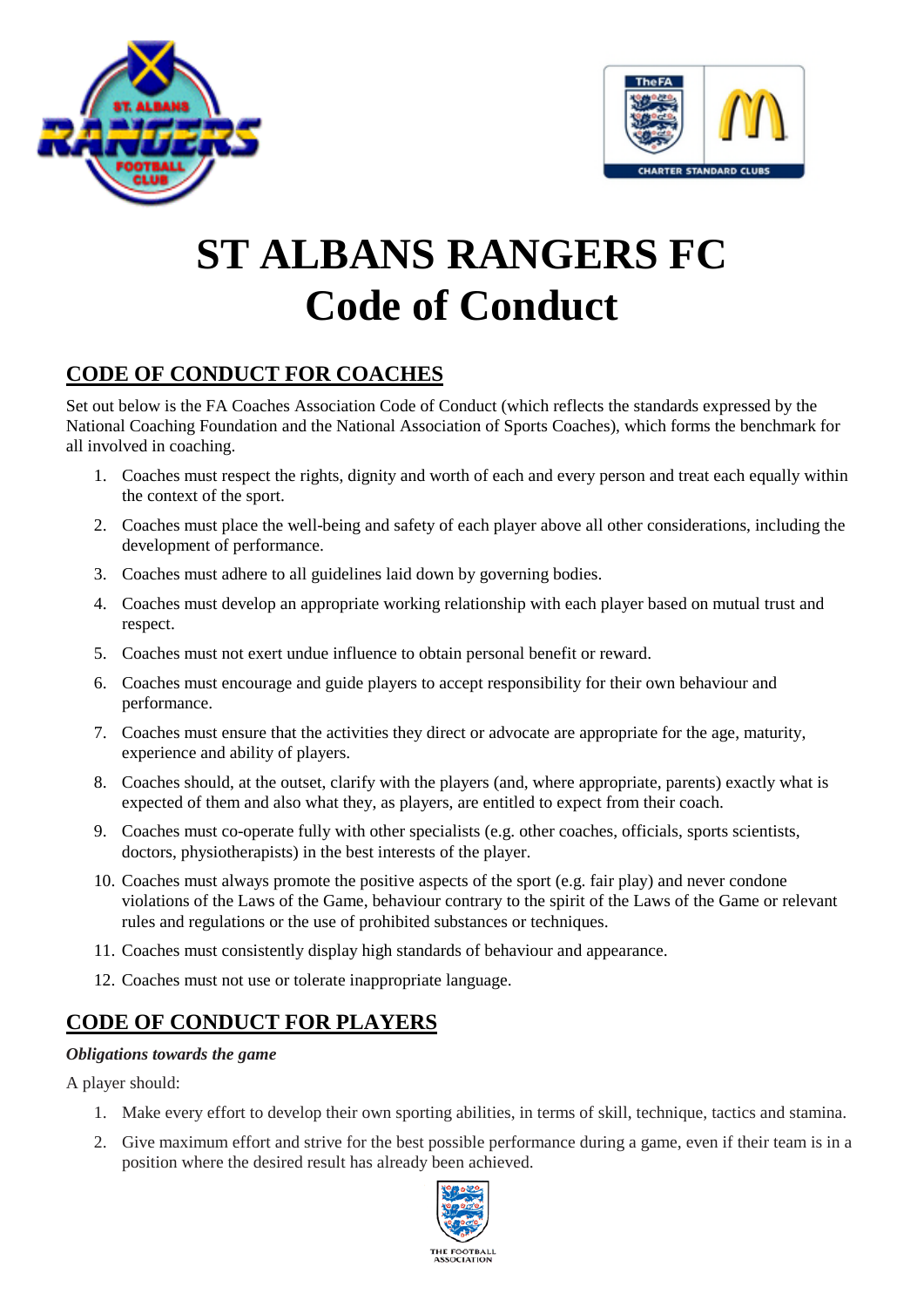- 3. Set a positive example for others, particularly young players and supporters.
- 4. Avoid all forms of gamesmanship, and time wasting.
- 5. Always have regard to the best interests of the game, including where publicly expressing an opinion on the game and any particular aspect of it, including others involved in the game.
- 6. Not use inappropriate language.

# *Obligations towards one's own team*

A player should:

- 1. Make every effort consistent with Fair Play and the Laws of the Game to help their own team win.
- 2. Resist any influence which might, or might be seen to, bring into question their commitment to the team winning.

## *Respect for the Laws of the Game and competition rules*

A player should:

- 1. Know and abide by the laws, rules and spirit of the game, and the competition rules.
- 2. Accept success and failure, victory and defeat, equally.
- 3. Resist any temptation to take banned substances or use banned techniques.

## *Respect towards Opponents*

A player should:

- 1. Treat opponents with due respect at all times, irrespective of the result of the game.
- 2. Safeguard the physical fitness of opponents, avoid violence and rough play, and help injured opponents.

# *Respect towards the Match Officials*

A player should:

- 1. Accept the decision of the Match Official without protest.
- 2. Avoid words or actions which may mislead a Match Official.
- 3. Show due respect towards Match Officials.

#### *Respect towards Team Officials*

A player should;

- 1. Abide by the instructions of their Coach and Team Officials, provided they do not contradict the spirit of this Code.
- 2. Show due respect towards the Team Officials of the opposition.

#### *Obligations towards the Supporters*

A player should:

1. Show due respect to the interests of supporters.

# **CODE OF CONDUCT FOR TEAM OFFICIALS**

This Code applies to all team / club officials (although some items may not apply to all officials).

#### *Obligations towards the Game*

The team official should:

1. Set a positive example for others, particularly young players and supporters.

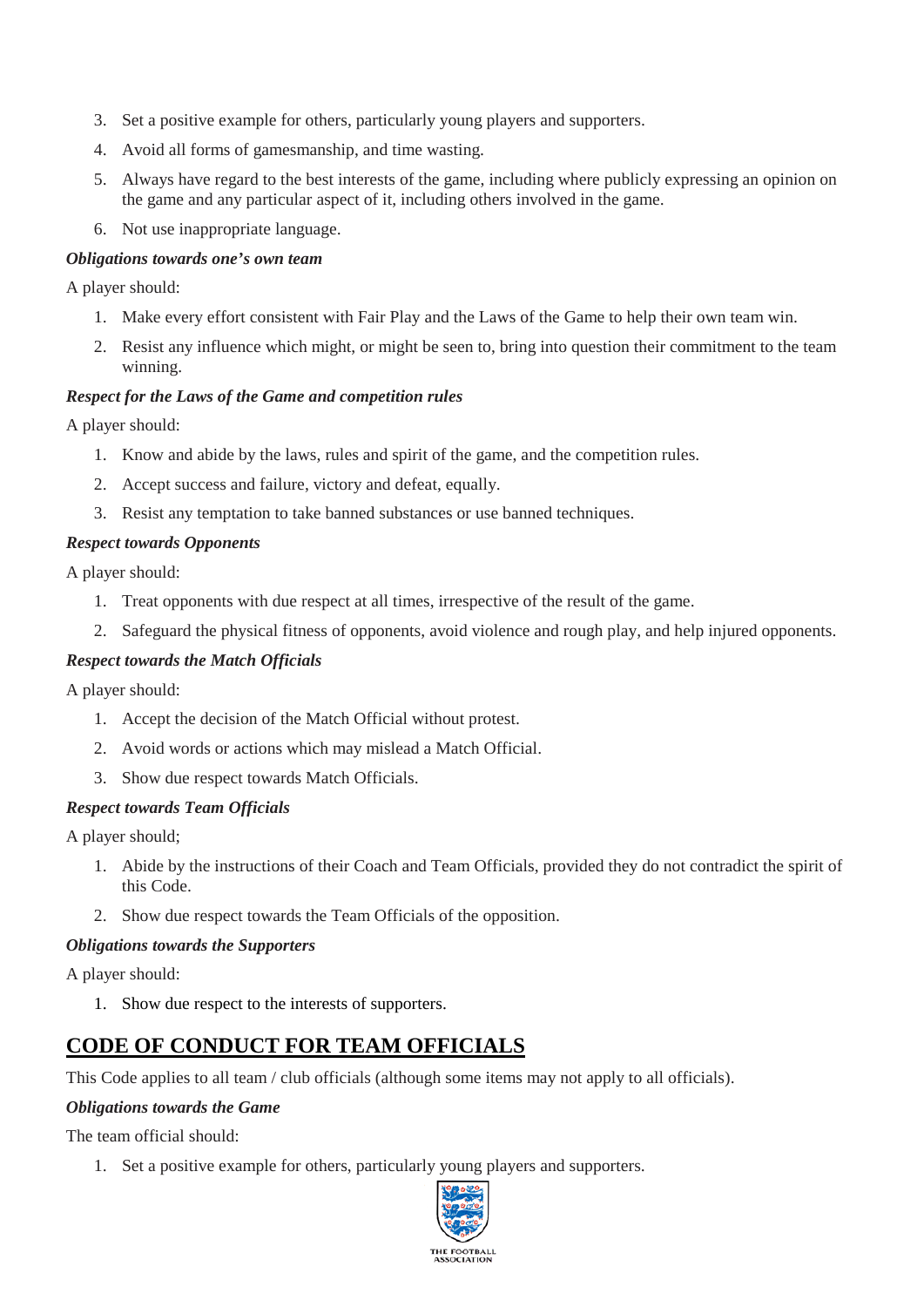- 2. Promote and develop his own team having regard to the interest of the Players, Supporters and reputation of the national game.
- 3. Share knowledge and experience when invited to do so, taking into account the interest of the body that has requested this rather than personal interests.
- 4. Avoid all forms of gamesmanship.
- 5. Show due respect to Match Officials and others involved in the game.
- 6. Always have regard to the best interests of the game, including where publicly expressing an opinion of the game and any particular aspect of it, including others involved in the game.
- 7. Not use or tolerate inappropriate language.

## *Obligations towards the Team*

The team official should:

- 1. Make every effort to develop the sporting, technical and tactical levels of the club/team, and to obtain the best results by the team, using all permitted means.
- 2. Give priority to the interests of the team over individual interests.
- 3. Resist all illegal or unsporting influences, including banned substances and techniques.
- 4. Promote ethical principles.
- 5. Show due respect to the interests of players, coaches and other officials, at their own club/team and others.

## *Obligations towards the Supporters*

The team official should:

1. Show due respect to the interests of supporters.

# *Respect towards the Match Officials*

The team official should:

- 1. Accept the decisions of the Match Official without protest.
- 2. Avoid words or actions which may mislead a Match Official.
- 3. Show due respect towards Match Officials.

# **CODE OF CONDUCT FOR PARENTS, CARERS, AND SPECTATORS**

A parent's, carer's, or spectator's expectations and attitudes have a significant bearing on a child's attitude towards other players, officials, managers, and spectators.

This club will ensure that parents, carers, and spectators within the club are always positive and encouraging towards all of the children - not just their own - and will encourage parents, carers, and spectators to:

- $\triangleright$  Applaud the opposition as well as their own team
- $\triangleright$  Avoid coaching the child during the game
- $\triangleright$  Not to shout and scream
- $\triangleright$  Respect the referee's decision
- $\triangleright$  Give attention to each of the children involved in football not just the most talented
- $\triangleright$  Give encouragement to everyone to participate in football.

The club will ensure that parents, carers, and spectators agree and adhere to the Code of Conduct and Child Protection Policy.